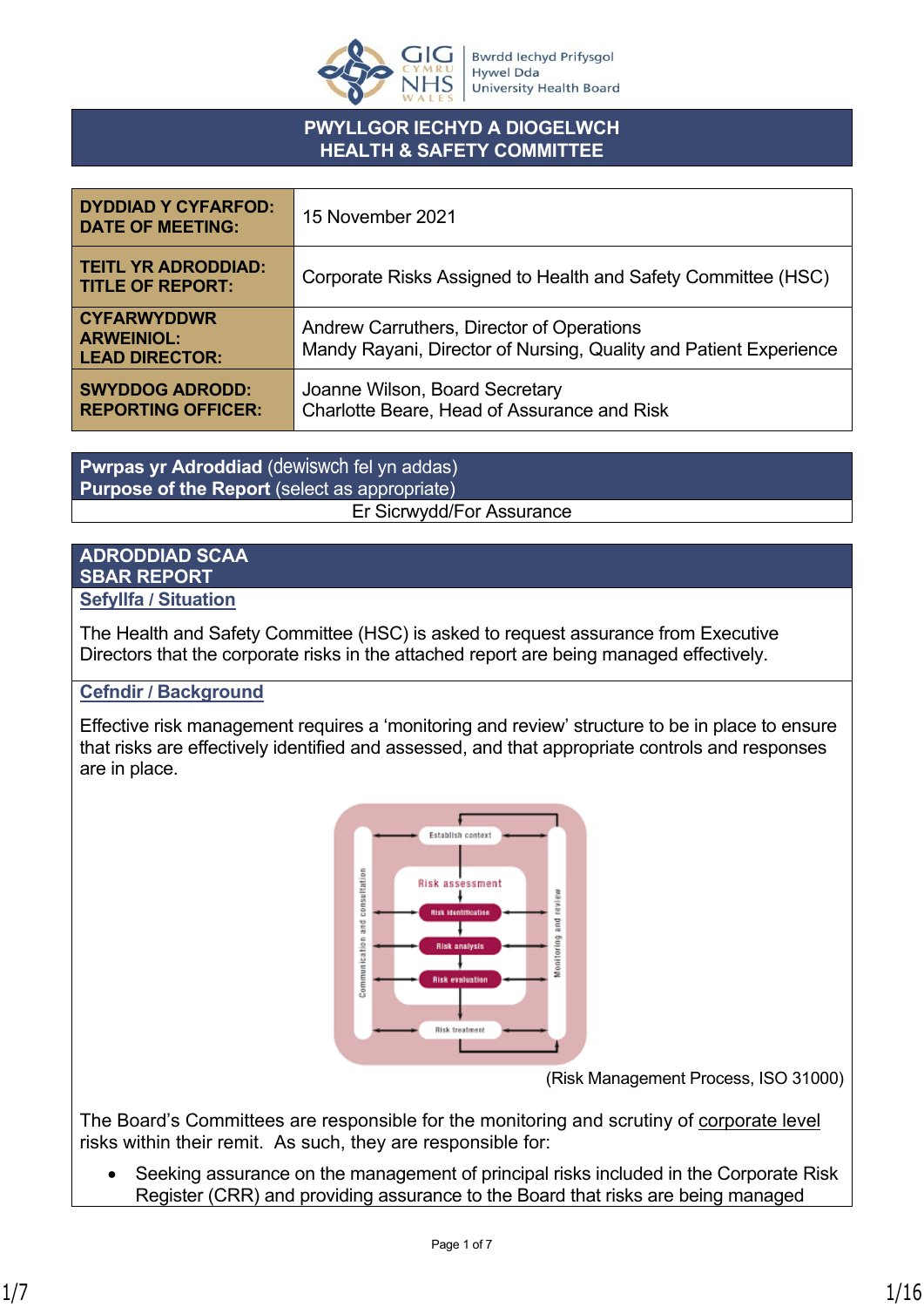effectively, reporting areas of significant concern - for example, where risk appetite is exceeded, lack of action, etc.

- Reviewing operational risks over tolerance and, where appropriate, recommending the 'acceptance' of risks that cannot be brought within Hywel Dda University Health Board's (HDdUHB's) risk appetite/ tolerance to the Board.
- Providing annual reports to Audit and Risk Assurance Committee (ARAC) on the effectiveness of the risk management process and management of risks within their remit.
- Identifying through discussions any new/ emerging risks and ensuring that these are assessed by management.
- Signposting any risks outside their remit to the appropriate UHB Committee.
- Using risk registers to inform meeting agendas.

These risks have been identified by individual Directors via a top-down and bottom-up approach, and are either:

- Associated with the delivery of the Health Board's objectives; or
- Significant escalated operational risks that are of significant concern and require corporate oversight and management.

Each risk on the CRR has been mapped to a Board level Committee to ensure that these risks are being managed appropriately, taking into account the gaps, planned actions and agreed tolerances, and to provide assurance to the Board through Committee Update Reports regarding the management of these risks.

The Board has delegated a proportion of its role of scrutiny of assurances to its Committees in order to make the most appropriate and efficient use of expertise. Therefore, Committees should also ensure that assurance reports relating to the principal risks are received and scrutinised, and an assessment made as to the level of assurance they provide, taking into account the validity and reliability (*i.e*. source, timeliness and methodology) behind their generation and their compatibility with other assurances. Robust scrutiny by its Committees will enable the Board to place greater reliance on assurances, and provide it with greater confidence regarding the likely achievement of strategic objectives, as well as providing a sound basis for decision-making. It is the role of Committees to challenge where assurances in respect of any component are missing or inadequate. Any gaps should be escalated to the Board.

The process for risk reporting and monitoring within HDdUHB is outlined at Appendix 1.

## **Asesiad / Assessment**

The HSC Terms of Reference reflect the Committee's role in providing assurance to the Board that principal risks are being managed effectively by the risk owners (Executive Leads).

The Terms of Reference state that the Committee will:

3.15 Provide assurance that risks relating to health, safety, security, fire and service/ business interruption/ disruption are being effectively managed across the whole of the Health Board's activities (including for hosted services and through partnerships and Joint Committees as appropriate), and provide assurance that effective risk assessments are undertaken and addressed.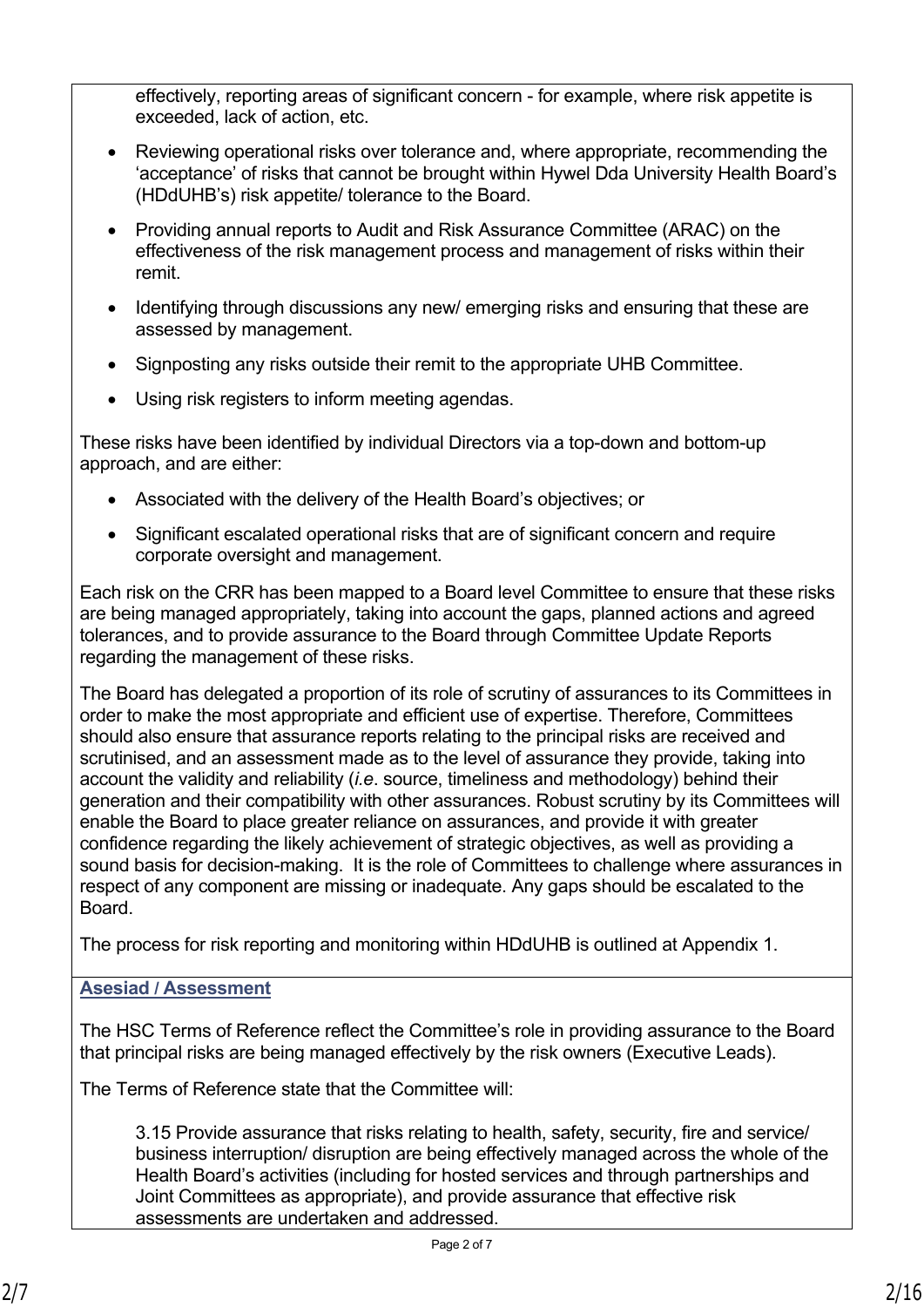There are 2 corporate risks aligned to HSC (out of the 13 that are currently on the CRR), as the potential impacts of these risks relate to the health and safety of patients, staff and visitors.

A summary of these 2 corporate risks can be found at Appendix 2. Each risk has been entered onto a '*risk on a page*' template which includes information relating to the strategic objective, controls, assurances, performance indicators and action plans to address any gaps in controls and assurances.

The heatmap below includes the risks currently aligned to HSC and has been obtained from the [Risk Performance dashboard](http://7a201srvpowerbi.cymru.nhs.uk/reportspbi/powerbi/Live%20Reports/Performance/Risk%20Performance%20Dashboard?rs:Embed=true).



Below is a summary of changes since the previous report to HSC ( $6<sup>th</sup>$  July 2021):

| Total number of risks                 |            |
|---------------------------------------|------------|
| New/escalated risks                   | See note 1 |
| De-escalated/Closed risks             | See note 2 |
| Increase in risk score $\uparrow$     |            |
| Reduction in risk score $\downarrow$  |            |
| No change in risk score $\rightarrow$ | See note 3 |

## *Note 1 – New/ Escalated risks*

Since the previous report, no new risks have been added to the CRR and aligned to HSC.

## *Note 2 – Closed/ De-escalated risks*

No risks have been de-escalated from corporate level since the previous report.

## *Note 3 - No change in risk score*

There has been no change in the following risk scores since these were reported to the previous HSC meeting.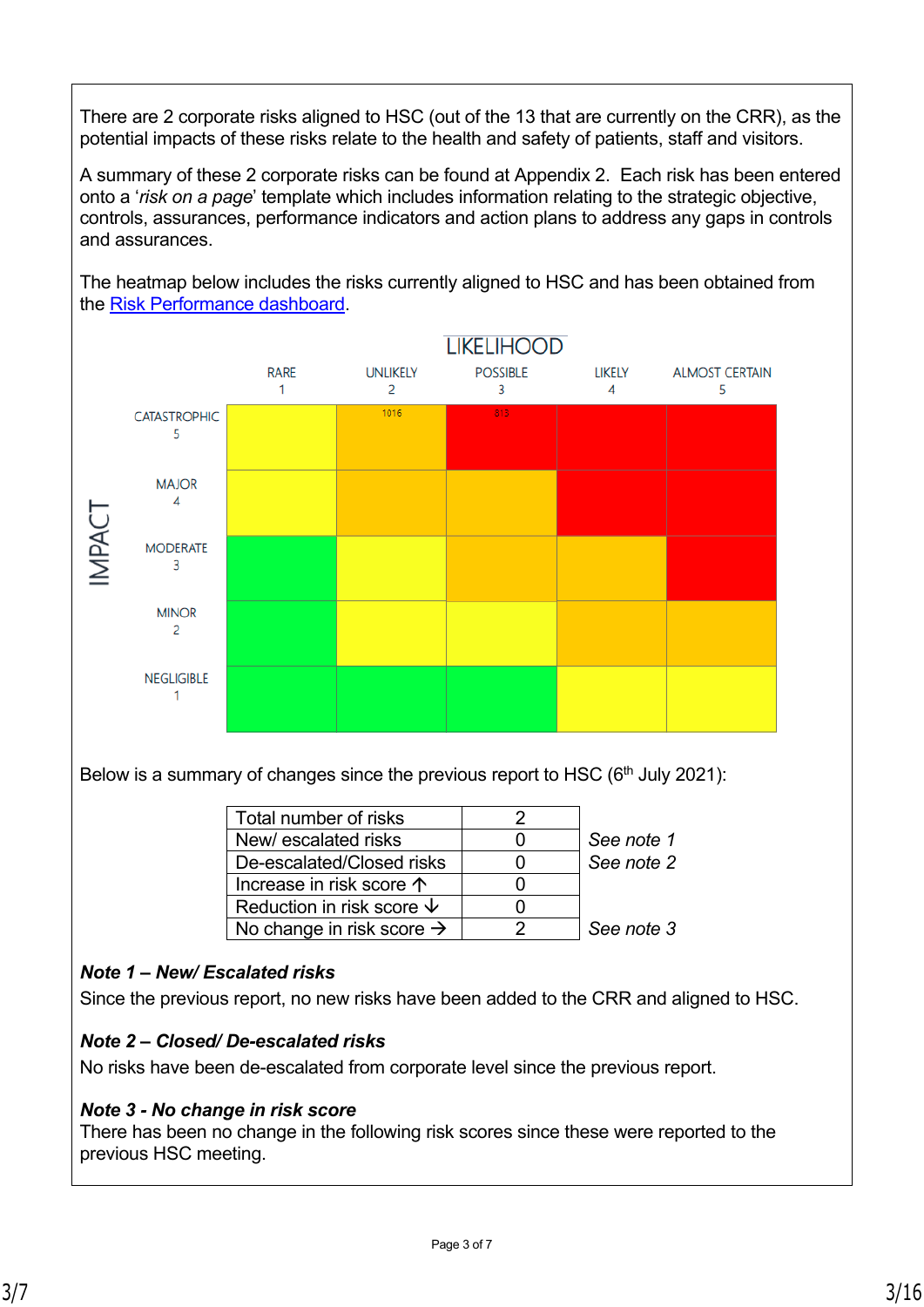| <b>Risk Reference &amp;</b><br><b>Title</b>                                                                                            | <b>Previous</b><br><b>Risk</b><br><b>Report to</b><br><b>Board</b><br>(LxI) | <b>Risk</b><br><b>Score</b><br>Feb-21<br>(Lx) | Date of<br><b>Review</b> | <b>Update</b>                                                                                                                                                                                                                                                                                                                                                                                                                                                                                                                                                                                                                                                                                                                                                                                                                                                                                                                                                                                                                                                                                                                                                                                                            |
|----------------------------------------------------------------------------------------------------------------------------------------|-----------------------------------------------------------------------------|-----------------------------------------------|--------------------------|--------------------------------------------------------------------------------------------------------------------------------------------------------------------------------------------------------------------------------------------------------------------------------------------------------------------------------------------------------------------------------------------------------------------------------------------------------------------------------------------------------------------------------------------------------------------------------------------------------------------------------------------------------------------------------------------------------------------------------------------------------------------------------------------------------------------------------------------------------------------------------------------------------------------------------------------------------------------------------------------------------------------------------------------------------------------------------------------------------------------------------------------------------------------------------------------------------------------------|
| Risk 813 - Failure to<br>fully comply with the<br>requirements of the<br><b>Regulatory Reform</b><br>Order (Fire Safety)<br>2005 (RRO) | $3x5=15$                                                                    | $3x5=15$                                      | 03/09/21                 | Despite significant progress<br>being made since the NHS<br><b>Wales Shared Services</b><br>Partnership (NWSSP) IA Fire<br>Precautions Report in May<br>2017 with regards to the key<br>recommendations, such as,<br>the establishment of a fully<br>resourced fire safety team, the<br>embedding of appropriate<br>reporting arrangements for fire<br>safety and addressing the<br>backlog of out of date fire risk<br>assessments across<br>HDdUHB, there are still some<br>significant challenges faced by<br>HDdUHB to fully comply with<br>the fire safety order.<br>Whilst the Fire Safety Team<br>are in a position to provide<br>support now to HDdUHB in<br>the form of expertise and<br>technical knowledge,<br><b>HDdUHB</b> still needs to<br>manage and address the<br>physical backlog of fire safety<br>across its estate. HDdUHB<br>also needs to successfully<br>embed an improved fire safety<br>management culture and<br>management ownership for<br>fire safety. This is evident from<br>the recent fire safety<br>improvement notice (FSIN)<br>served on HDdUHB in<br>September 2019 for<br><b>Withybush General Hospital</b><br>and Glangwili General<br>Hospital on 17 <sup>th</sup> April 2020. |
| Risk 1016 -<br>Increased COVID-19<br>infections from poor<br>adherence to Social<br>Distancing                                         | $2x5=10$                                                                    | $2x5=10$                                      | 27/10/21                 | Social Distance risk<br>assessments have been<br>undertaken that highlight ways<br>to allow services to be re-<br>introduced while maintaining<br>the social distance measures,<br>however, successful<br>management of the risk                                                                                                                                                                                                                                                                                                                                                                                                                                                                                                                                                                                                                                                                                                                                                                                                                                                                                                                                                                                         |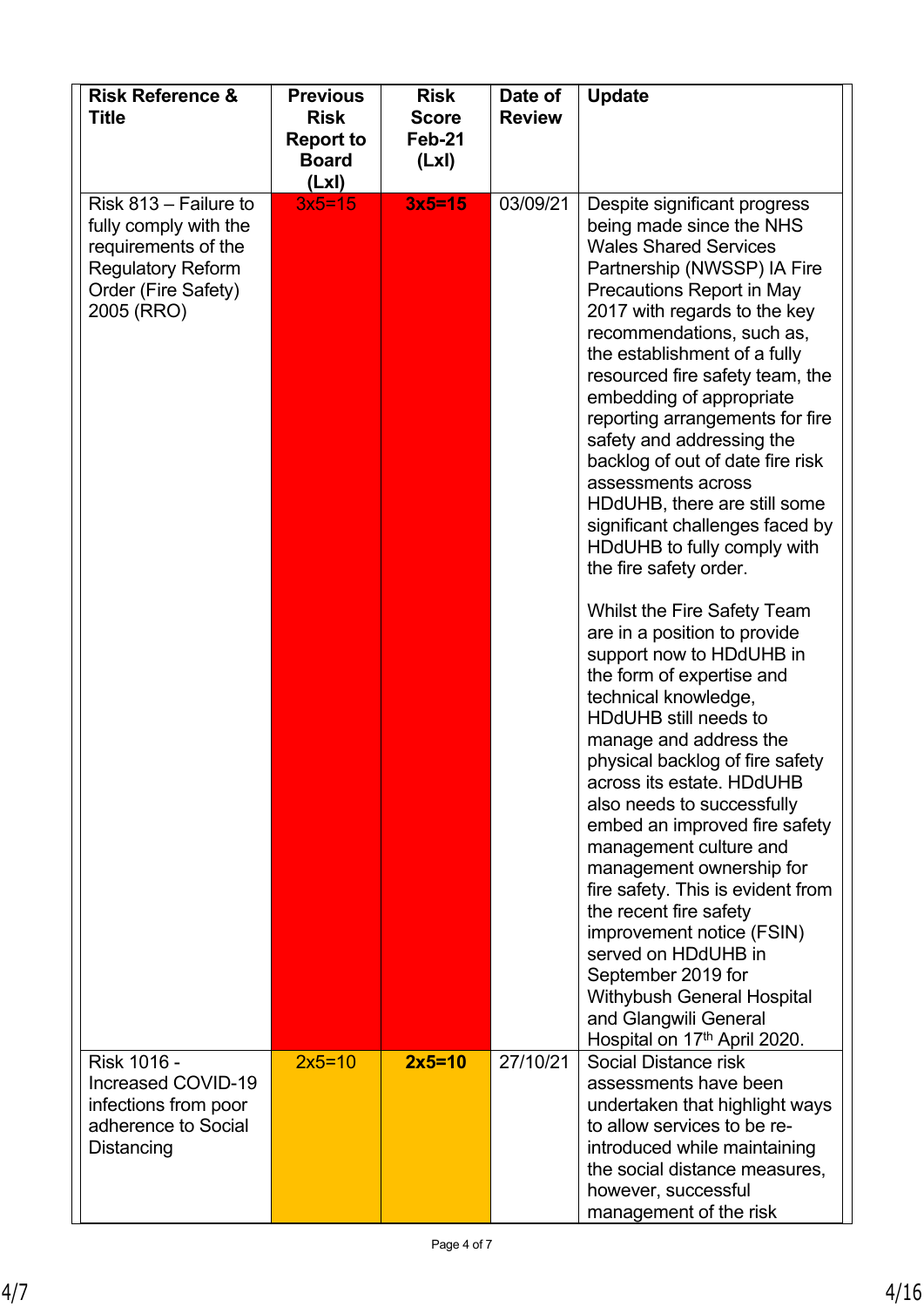| Healthcare premises. |  |  |  |  | depends on staff, visitors or<br>patients adhering to the social<br>distance guidance or using the<br>'Key Controls' measures in<br>place. The current risk<br>remains at 10 whilst the social<br>distance measures continue to<br>be required. There does<br>appear to be an increase in<br>the numbers of staff absent<br>either because of close<br>contact family members being<br>off or contracting COVID-19<br>themselves hence the need<br>for continued distancing within |
|----------------------|--|--|--|--|------------------------------------------------------------------------------------------------------------------------------------------------------------------------------------------------------------------------------------------------------------------------------------------------------------------------------------------------------------------------------------------------------------------------------------------------------------------------------------|
|----------------------|--|--|--|--|------------------------------------------------------------------------------------------------------------------------------------------------------------------------------------------------------------------------------------------------------------------------------------------------------------------------------------------------------------------------------------------------------------------------------------------------------------------------------------|

# **Argymhelliad / Recommendation**

The HSC is asked to seek assurance that:

- All identified controls are in place and working effectively.
- All planned actions will be implemented within stated timescales and will reduce the risk further and/ or mitigate the impact, if the risk materialises.
- Challenge where assurances are inadequate.

This in turn will enable the Committee to provide the necessary assurance to the Board, through its Committee Update Report, that HDdUHB is managing these risks effectively.

| Amcanion: (rhaid cwblhau)<br><b>Objectives: (must be completed)</b>                              |                                                                                                                                                                                                                                                                                                                                                                                                                    |
|--------------------------------------------------------------------------------------------------|--------------------------------------------------------------------------------------------------------------------------------------------------------------------------------------------------------------------------------------------------------------------------------------------------------------------------------------------------------------------------------------------------------------------|
| <b>Committee ToR Reference:</b><br>Cyfeirnod Cylch Gorchwyl y Pwyllgor:                          | 3.15 Provide assurance that risks relating to health,<br>safety, security, fire and service/ business interruption/<br>disruption are being effectively managed across the<br>whole of the Health Board's activities (including for<br>hosted services and through partnerships and Joint<br>Committees as appropriate), and provide assurance<br>that effective risk assessments are undertaken and<br>addressed. |
| Cyfeirnod Cofrestr Risg Datix a Sgôr<br>Cyfredol:<br>Datix Risk Register Reference and<br>Score: | Contained within the body of the report                                                                                                                                                                                                                                                                                                                                                                            |
| Safon(au) Gofal ac lechyd:<br>Health and Care Standard(s):                                       | Governance, Leadership and Accountability                                                                                                                                                                                                                                                                                                                                                                          |
| Nodau Gwella Ansawdd:<br><b>Quality Improvement Goal(s):</b>                                     | All Quality Improvement Goals Apply                                                                                                                                                                                                                                                                                                                                                                                |
| <b>Amcanion Strategol y BIP:</b><br><b>UHB Strategic Objectives:</b>                             | All Strategic Objectives are applicable                                                                                                                                                                                                                                                                                                                                                                            |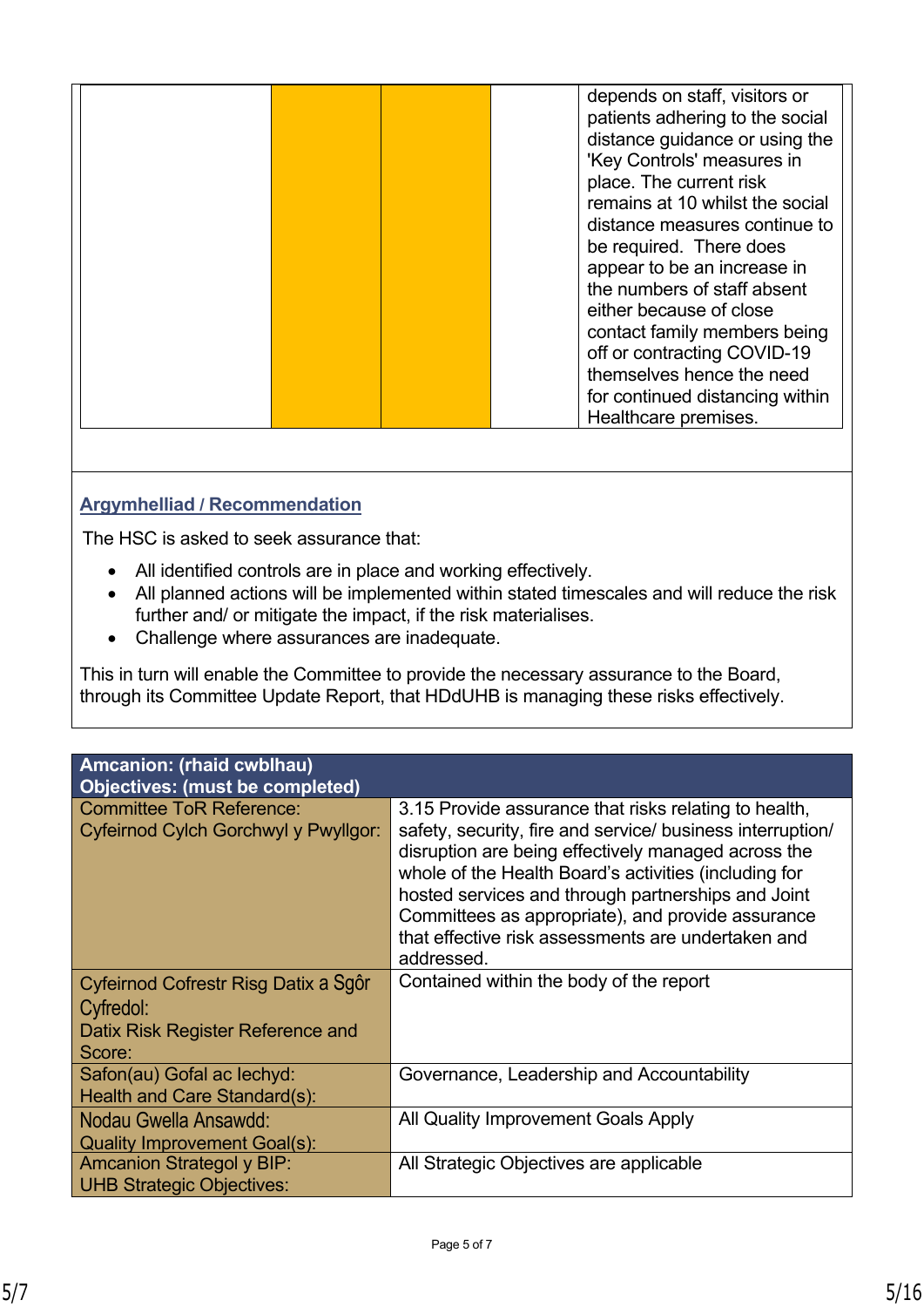| <b>Amcanion Llesiant BIP:</b>     | 10. Not Applicable |
|-----------------------------------|--------------------|
| <b>UHB Well-being Objectives:</b> |                    |
| Hyperlink to HDdUHB Well-being    |                    |
| <b>Objectives Annual Report</b>   |                    |

| <b>Gwybodaeth Ychwanegol:</b><br><b>Further Information:</b>                                                                                                           |                                                                                                                                                    |
|------------------------------------------------------------------------------------------------------------------------------------------------------------------------|----------------------------------------------------------------------------------------------------------------------------------------------------|
| Ar sail tystiolaeth:<br>Evidence Base:                                                                                                                                 | Underpinning risk on the Datix Risk Module from<br>across HDdUHB's services reviewed by risk<br>leads/owners.                                      |
| <b>Rhestr Termau:</b><br><b>Glossary of Terms:</b>                                                                                                                     | Current Risk Score - Existing level of risk taking into<br>account controls in place.                                                              |
|                                                                                                                                                                        | Target Risk Score - The ultimate level of risk that is<br>desired by the organisation when planned controls (or<br>actions) have been implemented. |
|                                                                                                                                                                        | Tolerable risk – this is the level of risk that the Board<br>agreed for each domain in September 2018 – Risk<br><b>Appetite Statement.</b>         |
| Partïon / Pwyllgorau â ymgynhorwyd<br>ymlaen llaw y Pwyllgor Ansawdd<br>lechyd a Diogelwch:<br>Parties / Committees consulted prior<br>to Health and Safety Committee: | Not applicable.                                                                                                                                    |

| <b>Effaith: (rhaid cwblhau)</b><br>Impact: (must be completed)    |                                                                                                                                                                                                                                                                              |
|-------------------------------------------------------------------|------------------------------------------------------------------------------------------------------------------------------------------------------------------------------------------------------------------------------------------------------------------------------|
| <b>Ariannol / Gwerth am Arian:</b><br><b>Financial / Service:</b> | No direct impacts from report, however, impacts of each<br>risk are outlined in risk description.                                                                                                                                                                            |
| <b>Ansawdd / Gofal Claf:</b><br><b>Quality / Patient Care:</b>    | No direct impacts from report, however, impacts of each<br>risk are outlined in risk description.                                                                                                                                                                            |
| <b>Gweithlu:</b><br><b>Workforce:</b>                             | No direct impacts from report, however, impacts of each<br>risk are outlined in risk description.                                                                                                                                                                            |
| Risg:<br><b>Risk:</b>                                             | No direct impacts from report, however, organisations are<br>expected to have effective risk management systems in<br>place.                                                                                                                                                 |
| <b>Cyfreithiol:</b><br>Legal:                                     | No direct impacts from report, however, proactive risk<br>management including learning from incidents and events<br>contributes towards reducing/eliminating recurrence of<br>risk materialising and mitigates against any possible legal<br>claim with a financial impact. |
| <b>Enw Da:</b><br><b>Reputational:</b>                            | Poor management of risks can lead to loss of stakeholder<br>confidence. Organisations are expected to have effective<br>risk management systems in place and take steps to<br>reduce/mitigate risks.                                                                         |
| <b>Gyfrinachedd:</b><br><b>Privacy:</b>                           | No direct impacts.                                                                                                                                                                                                                                                           |
| Cydraddoldeb:<br><b>Equality:</b>                                 | Has EqIA screening been undertaken? No<br>Has a full EqIA been undertaken? No                                                                                                                                                                                                |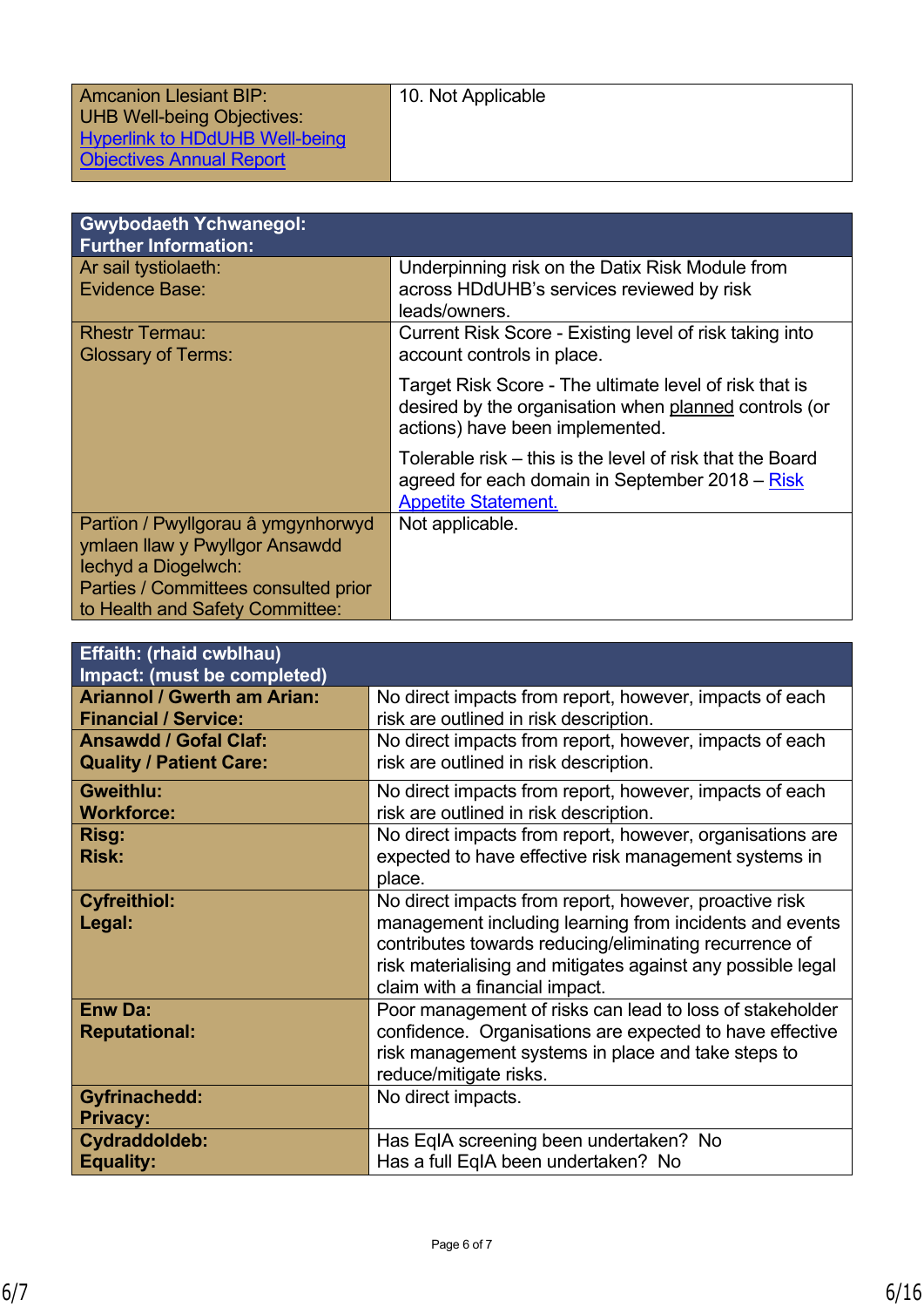#### **Appendix 1 – Committee Reporting Structure**

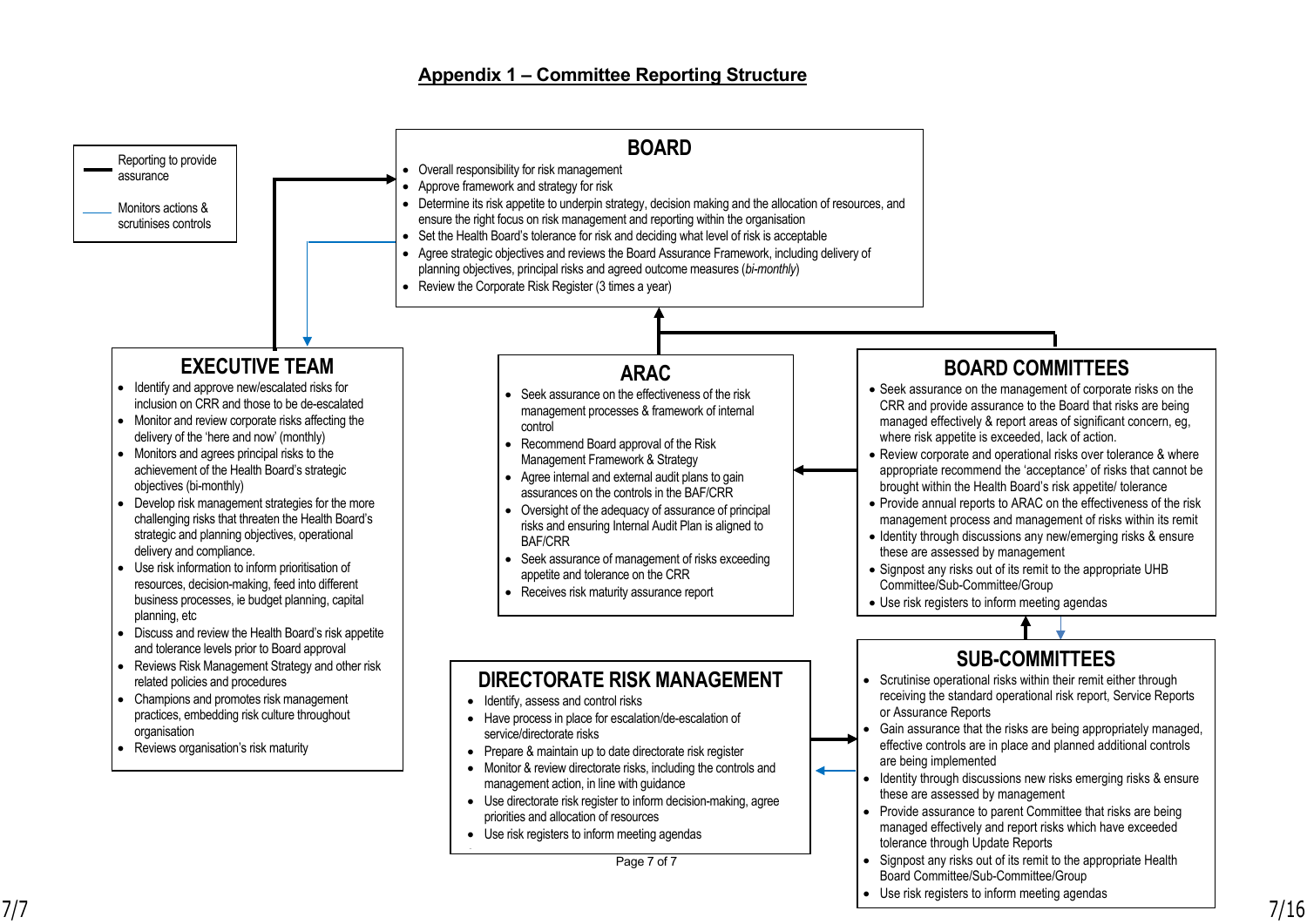#### **Assurance Key:**

| 3 Lines of Defence (Assurance)                                                                 |                              |                                                                            |  |  |
|------------------------------------------------------------------------------------------------|------------------------------|----------------------------------------------------------------------------|--|--|
| Tends to be detailed assurance but lack independence<br><b>Business Management</b><br>1st Line |                              |                                                                            |  |  |
|                                                                                                | 2nd Line Corporate Oversight | Less detailed but slightly more independent                                |  |  |
|                                                                                                |                              | 3rd Line   Independent Assurance   Often less detail but truly independent |  |  |

| <b>Key - Assurance Required</b>         | NB Assurance Map will tell you if you |
|-----------------------------------------|---------------------------------------|
| Detailed review of relevant information | have sufficient sources of assurance  |
| Medium level review                     | not what those sources are telling    |
| Cursory or narrow scope of review       | <b>vou</b>                            |

| <b>Key - Control RAG rating</b> |                                                                                                           |
|---------------------------------|-----------------------------------------------------------------------------------------------------------|
| LOW                             | Significant concerns over the adequacy/effectiveness of the controls in place in proportion to the risks  |
| <b>MEDIUM</b>                   | Some areas of concern over the adequacy/effectiveness of the controls in place in proportion to the risks |
| <b>HIGH</b>                     | Controls in place assessed as adequate/effective and in proportion to the risk                            |
| <b>INSUFFICIENT</b>             | Insufficient information at present to judge the adequacy/effectiveness of the controls                   |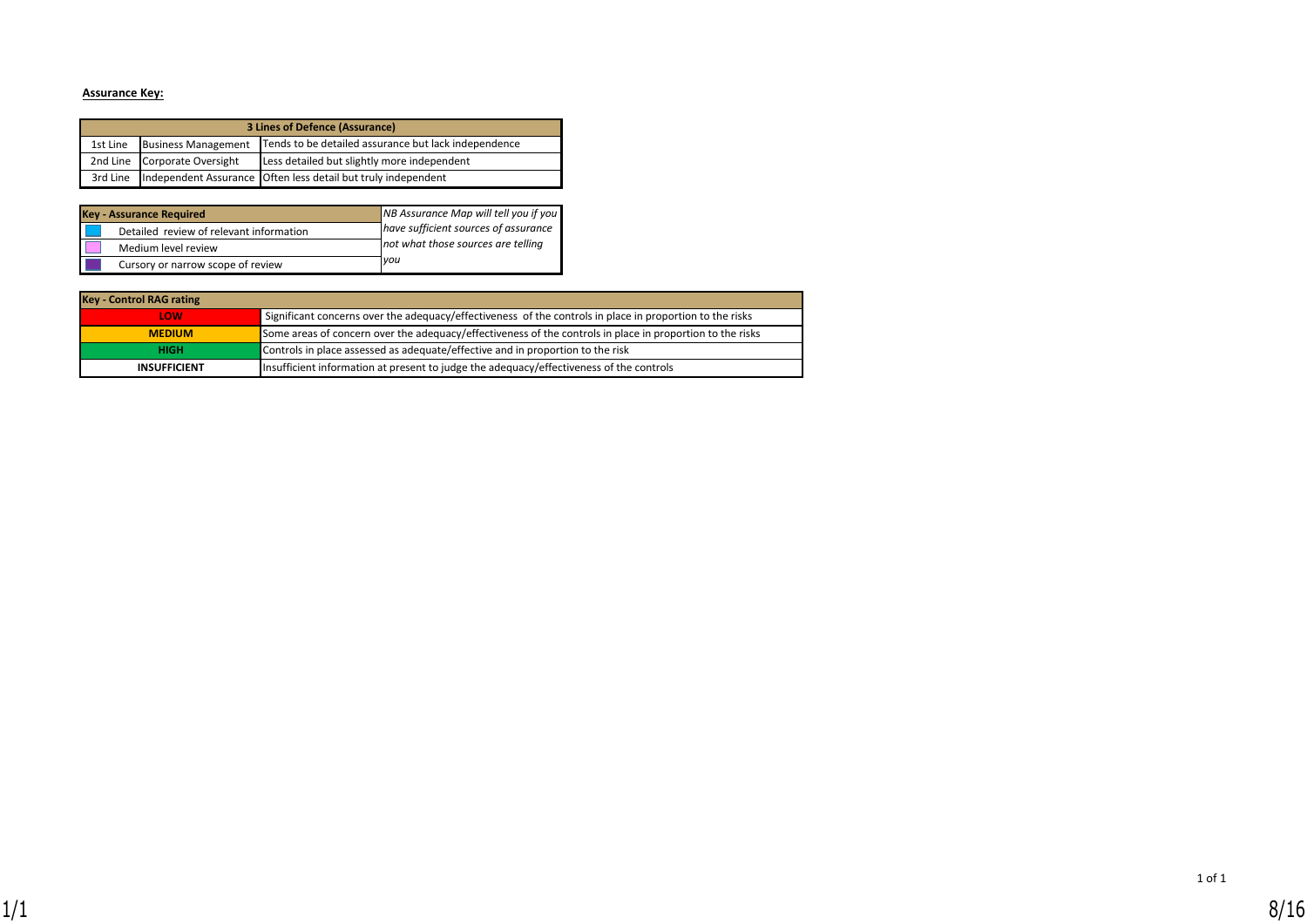#### CORPORATE RISK REGISTER SUMMARY OCTOBER 2021

| <b>Risk</b><br><b>Ref</b> | Risk (for more detail see individual risk entries)                                                       | <b>Risk Owner</b>  | <b>Domain</b>                     |                       |                            |                   |  |
|---------------------------|----------------------------------------------------------------------------------------------------------|--------------------|-----------------------------------|-----------------------|----------------------------|-------------------|--|
| 813                       | Failure to fully comply with the requirements of the Regulatory Reform (Fire Safety) Order<br>2005 (RRO) | Carruthers, Andrew | Statutory duty/inspections        | $8$   3×5=15   3×5=15 |                            | $1 \times 5 = 5$  |  |
|                           | 1016   Increased COVID-19 infections from poor adherence to Social Distancing                            | Rayani, Mandy      | Safety - Patient, Staff or Public |                       | $2 \times 5 = 10$   2×5=10 | $2 \times 5 = 10$ |  |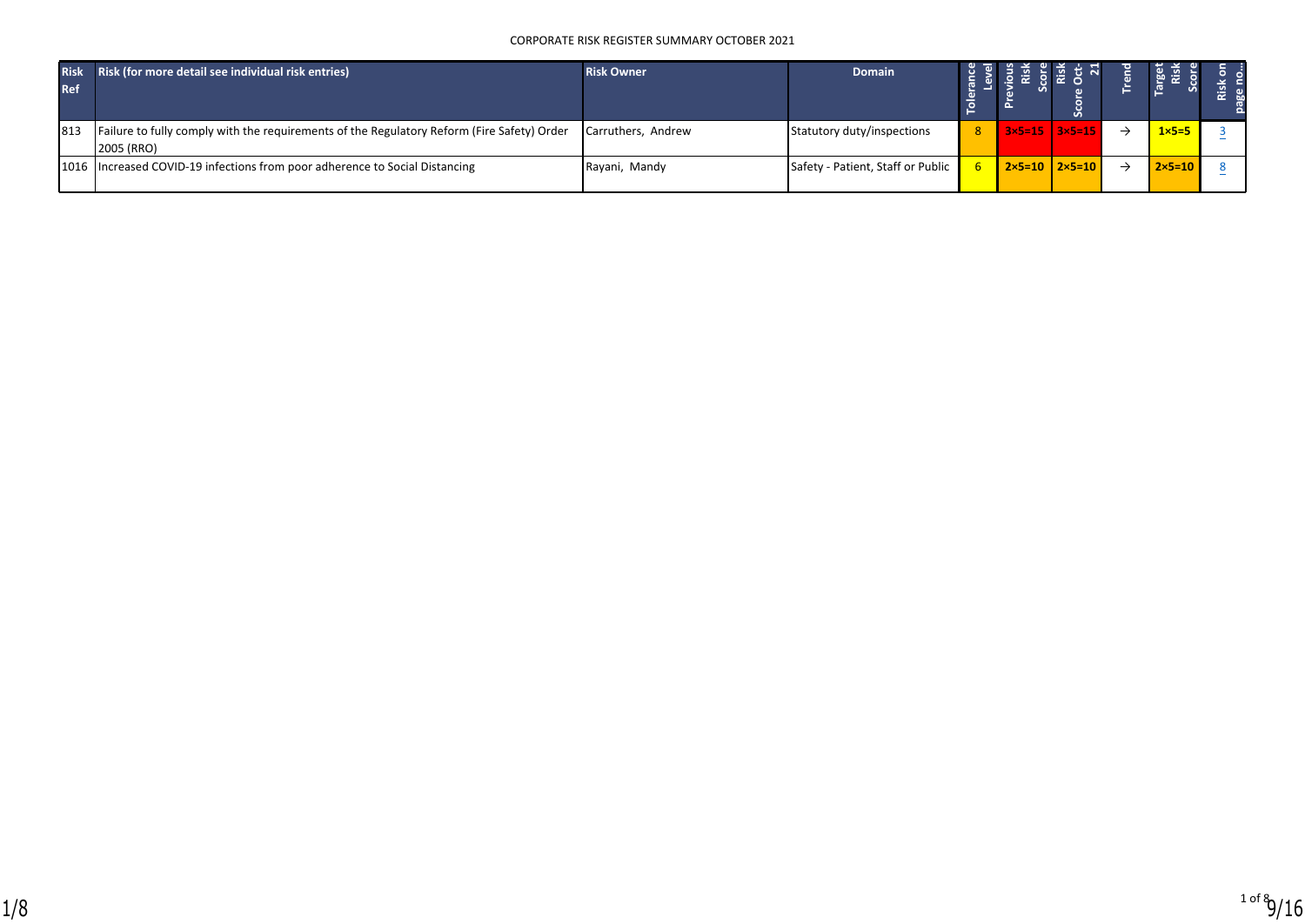<span id="page-9-0"></span>

| <b>Date Risk</b><br>Identified:                           | Oct-19 |                                                                                                                                                                                                                                                                                                                                                                                                                                                                                                                                                                                                                                                                                                                                                                                                                                                                                                                                                                                                                                                                                           | <b>Executive Director Owner:</b>                                                                                                                                                                                                                                                                                                                                                                                                                                                                                                                                                                                                                                                            |                                                          | Carruthers, Andrew                                                                               | <b>Date of Review:</b>                | Sep-21                                                              |
|-----------------------------------------------------------|--------|-------------------------------------------------------------------------------------------------------------------------------------------------------------------------------------------------------------------------------------------------------------------------------------------------------------------------------------------------------------------------------------------------------------------------------------------------------------------------------------------------------------------------------------------------------------------------------------------------------------------------------------------------------------------------------------------------------------------------------------------------------------------------------------------------------------------------------------------------------------------------------------------------------------------------------------------------------------------------------------------------------------------------------------------------------------------------------------------|---------------------------------------------------------------------------------------------------------------------------------------------------------------------------------------------------------------------------------------------------------------------------------------------------------------------------------------------------------------------------------------------------------------------------------------------------------------------------------------------------------------------------------------------------------------------------------------------------------------------------------------------------------------------------------------------|----------------------------------------------------------|--------------------------------------------------------------------------------------------------|---------------------------------------|---------------------------------------------------------------------|
| <b>Strategic</b><br>Objective:                            |        | 3. Striving to deliver and develop excellent services                                                                                                                                                                                                                                                                                                                                                                                                                                                                                                                                                                                                                                                                                                                                                                                                                                                                                                                                                                                                                                     | <b>Lead Committee:</b>                                                                                                                                                                                                                                                                                                                                                                                                                                                                                                                                                                                                                                                                      |                                                          | <b>Health and Safety Committee</b>                                                               | <b>Date of Next</b><br><b>Review:</b> | Nov-21                                                              |
| <b>Risk ID:</b><br>813                                    |        | Principal Risk There is a risk of failing to fully comply with the requirements of<br><b>Description:</b> the Regulatory Reform (Fire Safety) Order 2005 (RRO). This is<br>1. A lack of available resources within the current<br>caused by:<br>operational maintenance function, to undertake a fully health<br>technical memoranda (HTM) compliant pre planned maintenance<br>programme (PPM's) for all fire safety components across the<br>entire HB's estate.<br>2: The age, condition and scale of physical backlog, circa £20m<br>relating to fire safety across our estate significantly affects our<br>ability to comply with the requirements of the RRO in every<br>respect.<br>3: A lack of fire safety ownership and understanding of fire safety<br>responsibilities at local hospital management level. This could<br>lead to an impact/affect on the safety of patients, staff and<br>general public, Health & Safety Executive (HSE) investigations and                                                                                                                  | <b>Risk Rating: (Likelihood x Impact)</b><br>Domain:<br>Statutory duty/inspections<br>Inherent Risk Score (L x I):<br>Current Risk Score (L x I):<br>Target Risk Score (L x I):<br><b>Tolerable Risk:</b>                                                                                                                                                                                                                                                                                                                                                                                                                                                                                   | $4\times5=20$<br>$3\times 5=15$<br>$1 \times 5 = 5$<br>8 | 25<br>20<br>15<br>10<br>$\Omega$<br>Aug-20<br>Feb-20<br>Nov-20<br>Dec-19<br>$Jan-21$<br>$Feb-21$ | May-21<br>$ u -21$<br>$Sep-21$        | Current Risk<br>Score<br>Target Risk<br>Score<br>Tolerance<br>Level |
|                                                           |        | Does this risk link to any Directorate (operational) risks?                                                                                                                                                                                                                                                                                                                                                                                                                                                                                                                                                                                                                                                                                                                                                                                                                                                                                                                                                                                                                               | Trend:                                                                                                                                                                                                                                                                                                                                                                                                                                                                                                                                                                                                                                                                                      |                                                          |                                                                                                  |                                       |                                                                     |
| <b>Rationale for CURRENT Risk Score:</b><br>safety order. |        | Despite significant progress being made since the NHS Wales Shared Services Partnership (NWSSP)<br>IA Fire Precautions Report in May 2017 with regards to the key recommendations, such as the<br>establishment of a fully resourced fire safety team, the embedding of appropriate reporting<br>arrangements for fire safety and addressing the backlog of out of date fire risk assessments across<br>the UHB. There are still some significant challenges faced by the UHB to fully comply with the fire<br>Whilst the Fire Safety Team are now in a position to provide support to the UHB in the form of<br>expertise and technical knowledge. The UHB is still required to manage and address the physical<br>backlog of fire safety across its estate. Also successfully embed an improved fire safety management<br>culture and management ownership for fire safety. This is evident from the recent fire safety<br>improvement notice (FSIN) served on the UHB in September 2019 for Withybush General Hospital<br>(WGH) and Glangwili General Hospital (GGH) on 17 April 2020. | <b>Rationale for TARGET Risk Score:</b><br>Whilst it is likely that the UHB will address its staff shortfall issues in respect of fire safety for HTM compliance there<br>are further improvements in culture and ownership for fire safety. It is the scale of physical backlog for fire safety<br>compliance (circa £8m at present predicted to increase following additional surveys) that will remain until<br>appropriate measures are put in place to address the deficit.<br>Despite annual investment from statutory capital for fire safety components (circa £200k), the scale of current<br>investment is clearly not adequate to address the true scale of backlog the UHB has. |                                                          |                                                                                                  |                                       |                                                                     |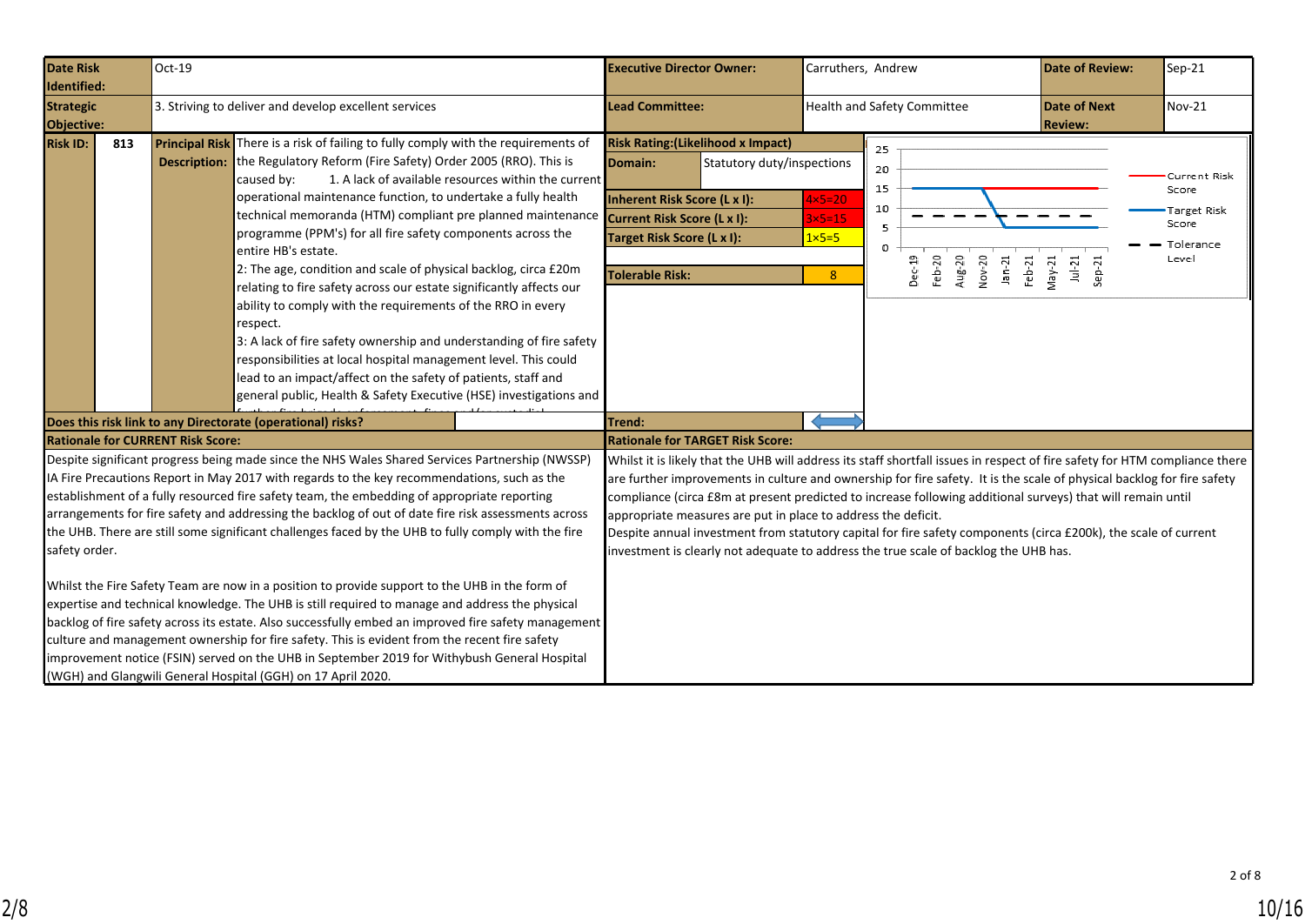| <b>Key CONTROLS Currently in Place:</b>                                                                                                                                                                                                                                                                                                                                                                                                                                                                                                                                                       | <b>Gaps in CONTROLS</b>                                                                                                                                                                                                                                                                                                                                                                                                                                                                                                                                     |                                                                                                                                                                                                                                                                                                                                                                                    |                      |                |                                                                                                                                                                                                                                                                                                                                                                                                                                                                                                                                                                                                                                                                                                                                                                                                                  |  |  |
|-----------------------------------------------------------------------------------------------------------------------------------------------------------------------------------------------------------------------------------------------------------------------------------------------------------------------------------------------------------------------------------------------------------------------------------------------------------------------------------------------------------------------------------------------------------------------------------------------|-------------------------------------------------------------------------------------------------------------------------------------------------------------------------------------------------------------------------------------------------------------------------------------------------------------------------------------------------------------------------------------------------------------------------------------------------------------------------------------------------------------------------------------------------------------|------------------------------------------------------------------------------------------------------------------------------------------------------------------------------------------------------------------------------------------------------------------------------------------------------------------------------------------------------------------------------------|----------------------|----------------|------------------------------------------------------------------------------------------------------------------------------------------------------------------------------------------------------------------------------------------------------------------------------------------------------------------------------------------------------------------------------------------------------------------------------------------------------------------------------------------------------------------------------------------------------------------------------------------------------------------------------------------------------------------------------------------------------------------------------------------------------------------------------------------------------------------|--|--|
| (The existing controls and processes in place to manage the risk)                                                                                                                                                                                                                                                                                                                                                                                                                                                                                                                             | <b>Identified Gaps in</b><br><b>Controls: (Where one or</b><br>more of the key controls<br>on which the organisation<br>is relying is not effective,<br>or we do not have                                                                                                                                                                                                                                                                                                                                                                                   | How and when the Gap in control be<br><b>addressed</b><br>Further action necessary to address the<br>controls gaps                                                                                                                                                                                                                                                                 | <b>By Who</b>        | <b>By When</b> | <b>Progress</b>                                                                                                                                                                                                                                                                                                                                                                                                                                                                                                                                                                                                                                                                                                                                                                                                  |  |  |
| 1.Pre Planned Maintenance (PPM) checks are carried out across the UHB Significant staff shortfall<br>on fire safety components.<br>2. A detailed physical estates backlog system is in place that identifies<br>the scale (£) and risk of backlog for UHB. Data used to manage backlog<br>maintenance & statutory decision making also regularly reported to WG.<br>3. Individual Fire Risk Assessments (FRA's) in place for all sites across the<br>UHB identifying fire related risks.<br>4. Training Needs Analysis (TNA) for fire safety training in place, as<br>defined in Fire Policy. | to achieve agreed level of<br>operational compliance<br>(>85% target) for fire<br>safety and other Health<br><b>Technical Memorandum</b><br>(HTM) engineering<br>disciplines.                                                                                                                                                                                                                                                                                                                                                                               | Secure funding for the identified staffing gap<br>identified in the operational staff gap analysis<br>(based on size, geography and estate of the<br>organisation).                                                                                                                                                                                                                | Williams,<br>Heather | Completed      | A business case for additional staff<br>support has been approved by the<br>executive team subject to review by<br>NWSSP-SES to substantiate its<br>accuracy. Job descriptions have now<br>been created for these roles, jobs<br>are on Trac and interviews scheduled<br>for April 2020.                                                                                                                                                                                                                                                                                                                                                                                                                                                                                                                         |  |  |
| 5. UHB has implemented a governance structure for fire safety reporting.<br>6. Estate plans with fire zones, fire doors, fire compartmentation, fire<br>infrastructure items (alarm and detection system).<br>7. UHB assesses its performance in respect of operational maintenance<br>work carried out on fire safety components and presents this<br>information as a formal paper at all UHB wide fire safety meetings.<br>8. Annual prioritisation of investment against high risk backlog.                                                                                               | Significant additional<br>investment is required to<br>address physical and<br>engineering backlog<br>shortfall for the UHB<br>(approx circa £20m).<br>Inability to allocate fire<br>risk actions to<br>appropriate owners on<br>current fire risk<br>assessment system<br>hosted by NHS Wales<br><b>Specialist Estates Services</b><br>(NWSSP-SES).<br>Inability to manage and<br>control recommendations<br>within the UHB's own Fire<br><b>Risk Assessments.</b><br>Shortfall in advanced fire<br>safety training especially<br>in bariatric evacuation. | Reassess remaining backlog and develop a<br>prioritised plan that will address the high risk<br>areas and where possible, will align to TCS<br>modernisation programme for the UHB. A<br>Programme business case is being developed<br>for the remaining acute hospital sites to<br>identify key fire safety compliance issues in<br>order to seek for additional capital funding. | Elliott, Rob         | Completed      | Additional surveys across the estate<br>are being scheduled to assess the<br>scale of fire backlog. The UHB has<br>now developed a detailed<br>programme for both WBH and GGH<br>to deal with all fire enforcement<br>notices and letters of Fire Safety<br>issued by the fire brigade<br>(MWWFRS).<br>In the case of WGH, Tripartite<br>meetings with Welsh Government<br>(WG), UHB and MWWFRS have taken<br>place to agree a programme of<br>investment and business case<br>development.<br>In the case of GGH, the UHB has<br>submitted a detailed programme to<br>MWWFRS which has been agreed.<br>(Whilst verbal agreement been given<br>by MWWFRS we await formal<br>written confirmation).<br>A meeting is planned for mid to late<br>September on Tripartite bases to<br>agree the same process as WGH. |  |  |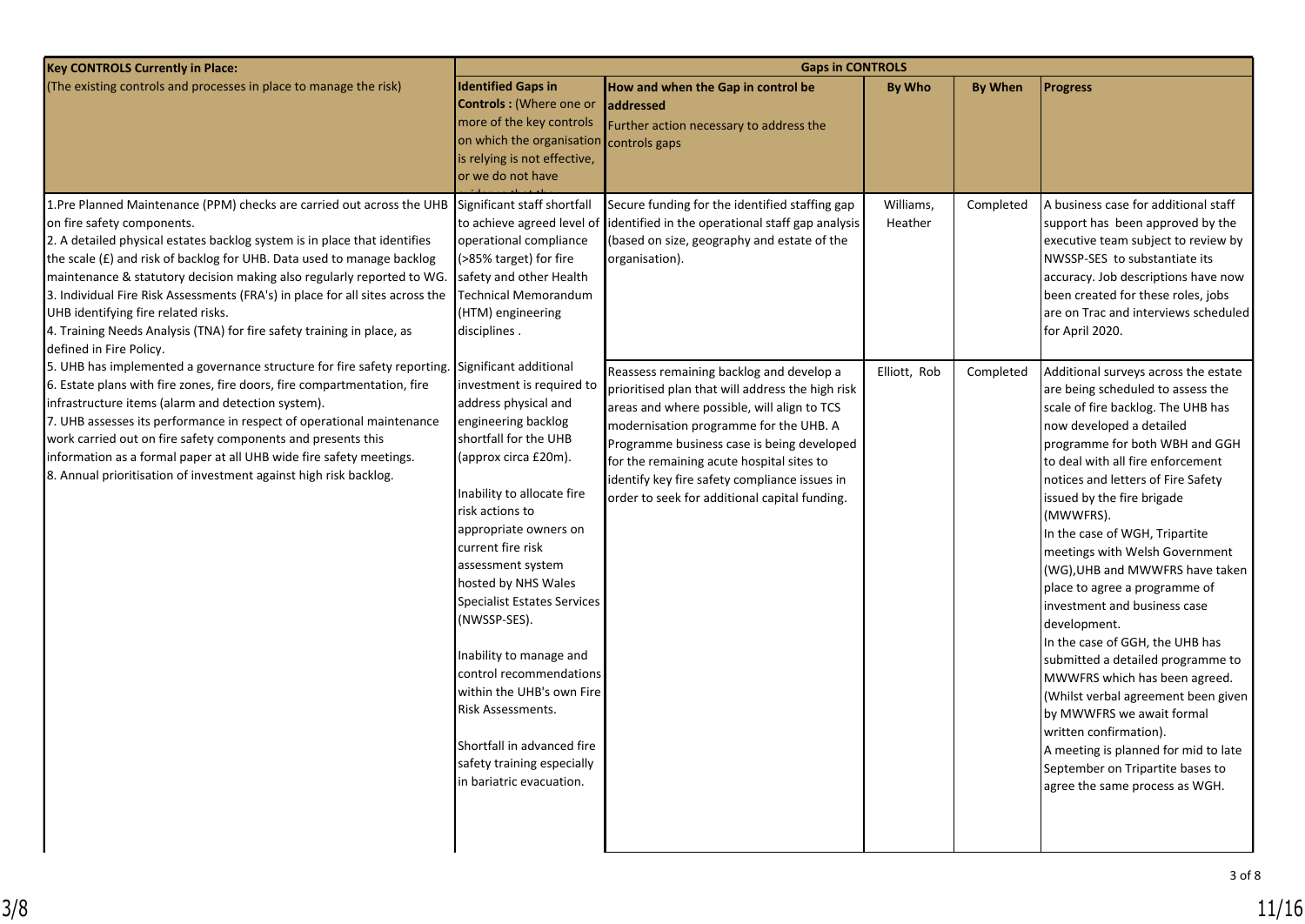| Introduce a system to manage fire risk<br>assessment recommendations more<br>effectively. System to have the ability to<br>assign risks to risk owners, to track/manage<br>risk and to demonstrate progress on the<br>actions. | Evans, Paul | 31/03/2020<br>31/07/2021<br>30/06/2020<br>28/01/2021<br>30/06/2021<br>30/10/2021 | The Fire Team are utilising the<br>current system as best as possible.<br>An Excel system is being introduced<br>(completion June 2020) however a<br>more robust automated system is<br>needed by the HB to track the<br>significant number of actions.<br>Progressing this has been delayed<br>due to COVID-19, however quotes<br>have now been obtained and are<br>under discussion with the Director of<br>Facilities. Approval has now been<br>provided to purchase a system.<br>Completion date for system trial on<br>site by July 2021.<br>System now being tested on site on a<br>few Fire Risk Assessments, we plan<br>to go fully live in<br>November/December 2021.   |
|--------------------------------------------------------------------------------------------------------------------------------------------------------------------------------------------------------------------------------|-------------|----------------------------------------------------------------------------------|----------------------------------------------------------------------------------------------------------------------------------------------------------------------------------------------------------------------------------------------------------------------------------------------------------------------------------------------------------------------------------------------------------------------------------------------------------------------------------------------------------------------------------------------------------------------------------------------------------------------------------------------------------------------------------|
| Undertake a review of fire training to address<br>identified shortfall in training provision and<br>site fire management responsibilities.                                                                                     | Evans, Paul | Completed                                                                        | A review has been undertaken and<br>an action plan produced with the<br>learning development teams. The<br>UHB has reintroduced the e-learning<br>module for all levels of training<br>instead of the face to face method<br>which was suspended due to COVID-<br>19, to improve fire training<br>compliance which has dipped over<br>recent months. A target of 85% for<br>advanced training has been agreed,<br>which will be achieved by December<br>2020. General fire safety training<br>currently stands at 71%, which is not<br>considered a concern at this stage<br>and will now improve following the e-<br>learning implementation. This will be<br>reviewed monthly. |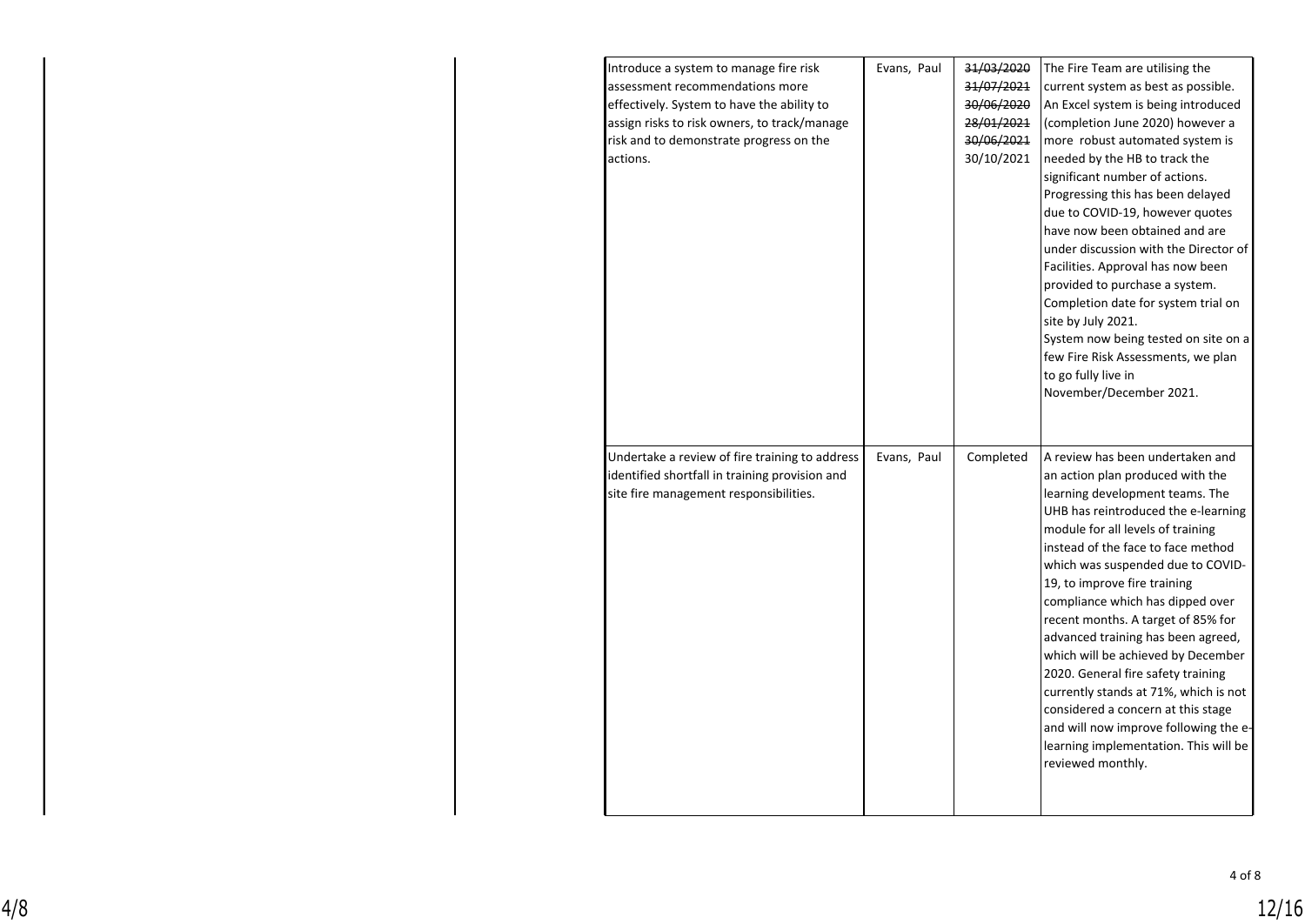|                                                                 |                                                                          |                                                          |                                                                |                                                                                                                                                           | facilitate an improved fire safety<br>governance review. | Clarify responsibilities and identify<br>management ownership for fire safety to<br>management culture across all sites.<br>Revised date agreed as part of fire safety | Evans, Paul                                                                                                                            | Completed                                                                                                                                                                                                                                                                                                                  | MS Teams training programme now<br>set up for managers to attend. |                                                                                                                                                               |
|-----------------------------------------------------------------|--------------------------------------------------------------------------|----------------------------------------------------------|----------------------------------------------------------------|-----------------------------------------------------------------------------------------------------------------------------------------------------------|----------------------------------------------------------|------------------------------------------------------------------------------------------------------------------------------------------------------------------------|----------------------------------------------------------------------------------------------------------------------------------------|----------------------------------------------------------------------------------------------------------------------------------------------------------------------------------------------------------------------------------------------------------------------------------------------------------------------------|-------------------------------------------------------------------|---------------------------------------------------------------------------------------------------------------------------------------------------------------|
|                                                                 |                                                                          |                                                          |                                                                |                                                                                                                                                           |                                                          |                                                                                                                                                                        | Undertake a review of scale of work required<br>to improve fire drawings in the UHB.                                                   | Evans, Paul                                                                                                                                                                                                                                                                                                                | Completed                                                         | Computer Aided Design (CAD) officer<br>now in post for West region and<br>started his work programme. CAD<br>officer for East commencing in<br>February 2021. |
|                                                                 |                                                                          |                                                          |                                                                | Review the compliance report to include the<br>gaps associated with any risks on the fire<br>safety components and not just levels of PPM<br>performance. |                                                          | Evans, Paul                                                                                                                                                            | Completed                                                                                                                              | An update template has already<br>been produced and discussed<br>amongst the fire and operational<br>maintenance teams. The compliance<br>paper is tabled at all Fire Safety<br>Group meetings. This is now being<br>taken forward as the model for the<br>department. Next review of this is on<br>the 27th January 2021. |                                                                   |                                                                                                                                                               |
|                                                                 |                                                                          |                                                          |                                                                |                                                                                                                                                           |                                                          |                                                                                                                                                                        |                                                                                                                                        |                                                                                                                                                                                                                                                                                                                            |                                                                   |                                                                                                                                                               |
|                                                                 | <b>ASSURANCE MAP</b>                                                     |                                                          |                                                                | <b>Control RAG</b>                                                                                                                                        | Latest                                                   |                                                                                                                                                                        |                                                                                                                                        | <b>Gaps in ASSURANCES</b>                                                                                                                                                                                                                                                                                                  |                                                                   |                                                                                                                                                               |
| <b>Performance</b><br><b>Indicators</b>                         | <b>Sources of ASSURANCE</b>                                              | <b>Type of</b><br><b>Assurance</b><br>(1st, 2nd,<br>3rd) | <b>Required</b><br><b>Assurance</b><br><b>Current</b><br>Level | <b>Rating (what</b><br>the assurance<br>is telling you<br>about your<br>controls                                                                          | <b>Papers</b><br>(Commit<br>tee &<br>date)               | in Assurance:                                                                                                                                                          | Identified Gaps How are the Gaps in<br><b>ASSURANCE will be</b><br>addressed<br><b>Further action necessary to</b><br>address the gaps | <b>By Who</b>                                                                                                                                                                                                                                                                                                              | <b>By When</b>                                                    | <b>Progress</b>                                                                                                                                               |
| Maintain 95%<br>high risk PPM<br>compliance.<br>Maintain a zero | Bimonthly review of<br>outstanding actions from<br>fire risk assessments | 1st                                                      |                                                                |                                                                                                                                                           | IA Fire<br>ns<br>Report -<br>Audit &<br>Risk             | General site<br>Precautio management<br>checks/walkaro<br>unds on all sites                                                                                            | Responsibilities of site<br>management to undertake<br>routine workarounds to be<br>implemented level 5<br>training                    | Evans, Paul                                                                                                                                                                                                                                                                                                                | Completed                                                         | Site managers training now available<br>via MS teams                                                                                                          |
| number of<br>outstanding fire<br>risk assessments.              | Site Fire wardens reporting<br>fire safety issues                        | 1st                                                      |                                                                |                                                                                                                                                           | Assuranc<br>e<br>Committ<br>ee (ARAC                     |                                                                                                                                                                        |                                                                                                                                        |                                                                                                                                                                                                                                                                                                                            |                                                                   |                                                                                                                                                               |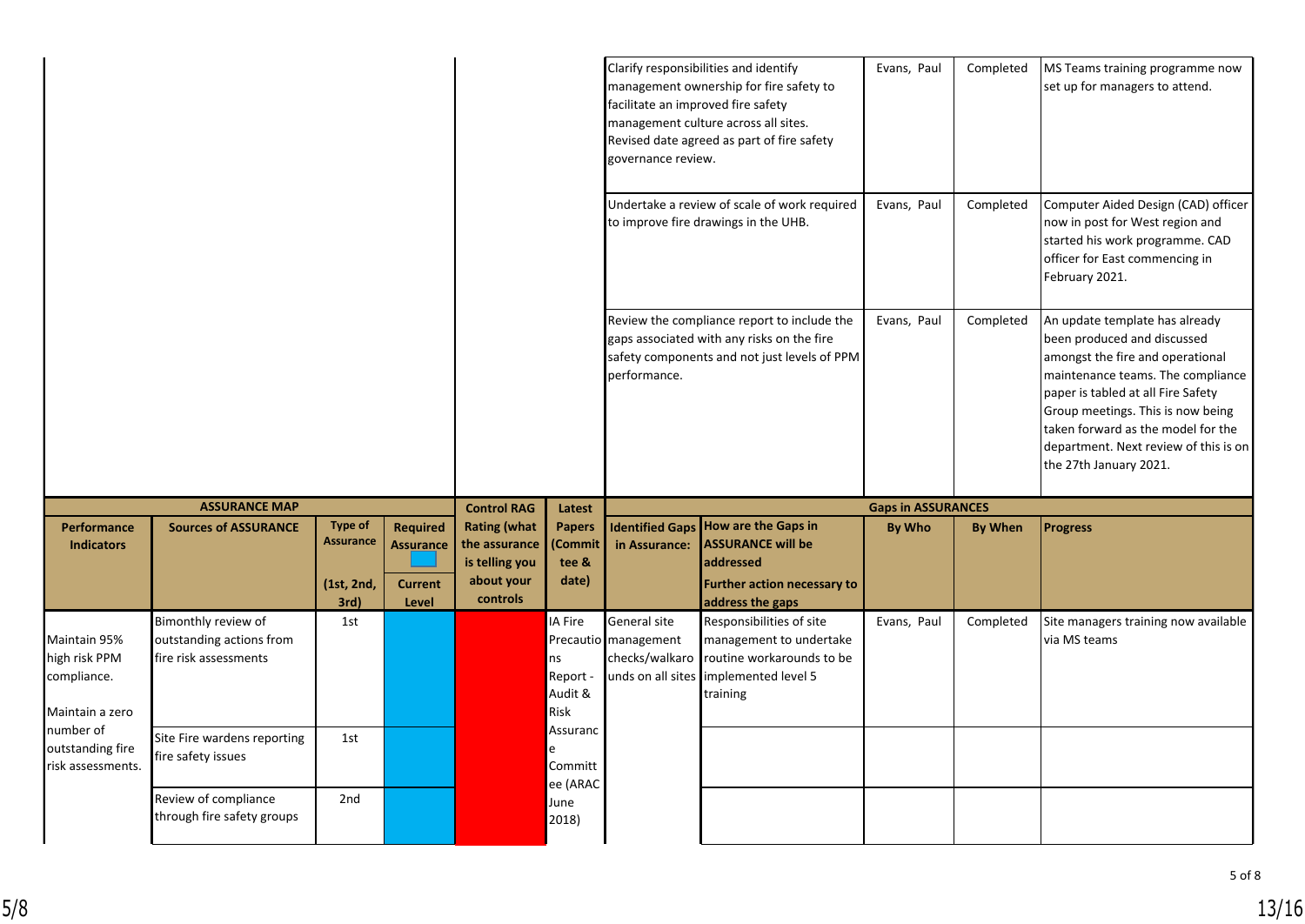| Compliance reports<br>regularly issued to HSEPSC                               | 2nd |  | Fire<br>Action<br>Update - |  |  |
|--------------------------------------------------------------------------------|-----|--|----------------------------|--|--|
| Fire inspections by Fire<br>Service & Fire Improvement<br><b>Notices</b>       | 3rd |  | $H&SC -$<br>May<br>2020    |  |  |
| NWSSP fire advisor<br>inspections                                              | 3rd |  |                            |  |  |
| <b>NWSSP IA Fire Precautions</b><br>Follow Up May-18 -<br>Reasonable Assurance | 3rd |  |                            |  |  |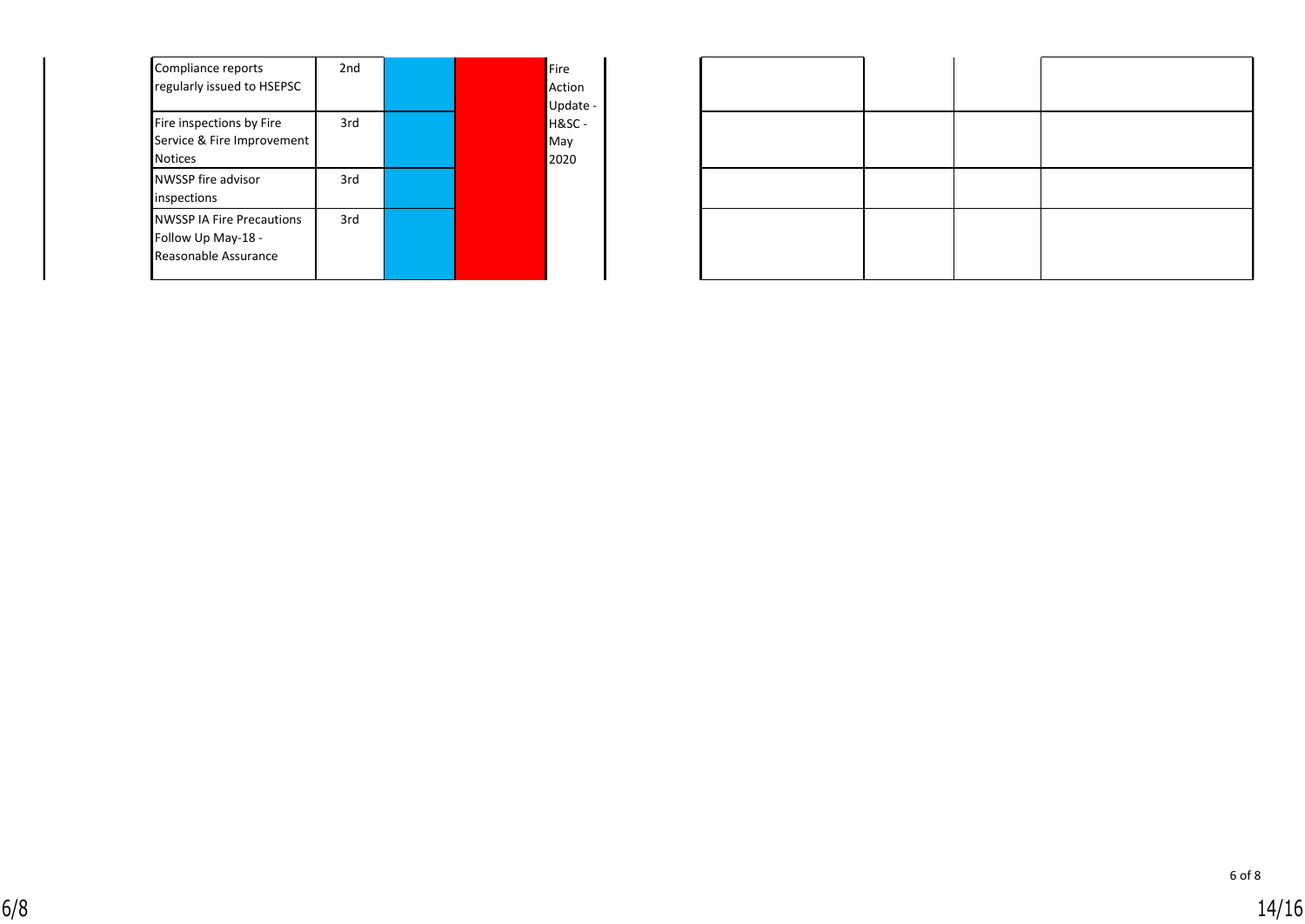<span id="page-14-0"></span>

| <b>Date Risk</b><br>Identified:                                                                                                                                                                                                                                                                                                                                                                                                                                                                                                                                                                                                                                                                                                                                                                        |      | <b>Nov-20</b>                            |                                                                                                                                                                                                                                                                                                                                                                                                                                                                                                                                                                                    |                                                                                                                                                                     | <b>Executive Director Owner:</b>                                                                                                                                                                                    |                                                              |                                                                | Rayani, Mandy                  |                          | <b>Date of Review:</b>                                                                                                                                                                                                                                                                                                                                                                                                                                                                                                                                                                                      | Oct-21                                                              |
|--------------------------------------------------------------------------------------------------------------------------------------------------------------------------------------------------------------------------------------------------------------------------------------------------------------------------------------------------------------------------------------------------------------------------------------------------------------------------------------------------------------------------------------------------------------------------------------------------------------------------------------------------------------------------------------------------------------------------------------------------------------------------------------------------------|------|------------------------------------------|------------------------------------------------------------------------------------------------------------------------------------------------------------------------------------------------------------------------------------------------------------------------------------------------------------------------------------------------------------------------------------------------------------------------------------------------------------------------------------------------------------------------------------------------------------------------------------|---------------------------------------------------------------------------------------------------------------------------------------------------------------------|---------------------------------------------------------------------------------------------------------------------------------------------------------------------------------------------------------------------|--------------------------------------------------------------|----------------------------------------------------------------|--------------------------------|--------------------------|-------------------------------------------------------------------------------------------------------------------------------------------------------------------------------------------------------------------------------------------------------------------------------------------------------------------------------------------------------------------------------------------------------------------------------------------------------------------------------------------------------------------------------------------------------------------------------------------------------------|---------------------------------------------------------------------|
| <b>Strategic</b><br><b>Objective:</b>                                                                                                                                                                                                                                                                                                                                                                                                                                                                                                                                                                                                                                                                                                                                                                  |      | N/A - Operational Risk                   |                                                                                                                                                                                                                                                                                                                                                                                                                                                                                                                                                                                    |                                                                                                                                                                     | <b>Lead Committee:</b>                                                                                                                                                                                              |                                                              | <b>Health and Safety Committee</b>                             |                                |                          | <b>Date of Next</b><br><b>Review:</b>                                                                                                                                                                                                                                                                                                                                                                                                                                                                                                                                                                       | Dec-21                                                              |
| <b>Risk ID:</b>                                                                                                                                                                                                                                                                                                                                                                                                                                                                                                                                                                                                                                                                                                                                                                                        | 1016 |                                          | Principal Risk There is a risk of increasing COVID-19 infections across the Health<br><b>Description:</b> Board. This is caused by staff and others not adhering to the<br>Health Board guidance and National Social Distance legislation.<br>This could lead to an impact/affect on increased levels of staff<br>absence due COVID-19 infection and self isolation, some essential<br>services being closed leading to longer waiting times and delays<br>for treatment for patients, enforcement action/fines from HSE for<br>non-compliance with Social Distancing legislation. |                                                                                                                                                                     | <b>Risk Rating: (Likelihood x Impact)</b><br>Domain:<br>Safety - Patient, Staff or<br>Public<br>Inherent Risk Score (L x I):<br>Current Risk Score (L x I):<br>Target Risk Score (L x I):<br><b>Tolerable Risk:</b> |                                                              | $4x5=20$<br>$2\times 5=10$<br>$2\times 5=10$<br>6 <sup>1</sup> | 25<br>20<br>15<br>10<br>5<br>0 |                          |                                                                                                                                                                                                                                                                                                                                                                                                                                                                                                                                                                                                             | Current Risk<br>Score<br>Target Risk<br>Score<br>Tolerance<br>Level |
|                                                                                                                                                                                                                                                                                                                                                                                                                                                                                                                                                                                                                                                                                                                                                                                                        |      |                                          | Does this risk link to any Directorate (operational) risks?                                                                                                                                                                                                                                                                                                                                                                                                                                                                                                                        |                                                                                                                                                                     | Trend:                                                                                                                                                                                                              |                                                              |                                                                | Nov-20                         | Jan-21 Jun-21 Oct-21     |                                                                                                                                                                                                                                                                                                                                                                                                                                                                                                                                                                                                             |                                                                     |
|                                                                                                                                                                                                                                                                                                                                                                                                                                                                                                                                                                                                                                                                                                                                                                                                        |      | <b>Rationale for CURRENT Risk Score:</b> |                                                                                                                                                                                                                                                                                                                                                                                                                                                                                                                                                                                    |                                                                                                                                                                     |                                                                                                                                                                                                                     | <b>Rationale for TARGET Risk Score:</b>                      |                                                                |                                |                          |                                                                                                                                                                                                                                                                                                                                                                                                                                                                                                                                                                                                             |                                                                     |
| Social Distance risk assessments have been undertaken that highlight ways to allow services to be re-The TARGET score focuses on reducing the likelihood of an incident as the impact score would remain at 5 (as<br>introduced while maintaining the social distance measures, however successful management of the<br>risk depends on staff, visitors or patients adhering to the social distance guidance or using the 'Key<br>Controls' measures in place. The current risk remains at 10 whilst the social distance measures<br>continue to be required. There does appear to be an increase in the numbers of staff absent either<br>because of close contact family members being off or contracting COVID-19 themselves hence the<br>need for continued distancing within Healthcare premises. |      |                                          |                                                                                                                                                                                                                                                                                                                                                                                                                                                                                                                                                                                    |                                                                                                                                                                     |                                                                                                                                                                                                                     | controls in place will be required to meet the target score. |                                                                |                                |                          | outlined under CURRENT score). By introducing effective social distancing measures such as screening in high<br>priority areas and alternative solutions in other areas, such as personal protective equipment (PPE), staff would be<br>able to cover more areas thus allowing services to resume as far as reasonably practicable. In terms of inpatient bed<br>space, by reviewing all ward spaces and field hospitals against current guidelines and introducing either physical<br>barriers or increasing spaces, as many services as possible will be able to return, however, strict adherence to the |                                                                     |
|                                                                                                                                                                                                                                                                                                                                                                                                                                                                                                                                                                                                                                                                                                                                                                                                        |      | <b>Key CONTROLS Currently in Place:</b>  |                                                                                                                                                                                                                                                                                                                                                                                                                                                                                                                                                                                    |                                                                                                                                                                     |                                                                                                                                                                                                                     |                                                              | <b>Gaps in CONTROLS</b>                                        |                                |                          |                                                                                                                                                                                                                                                                                                                                                                                                                                                                                                                                                                                                             |                                                                     |
| (The existing controls and processes in place to manage the risk)                                                                                                                                                                                                                                                                                                                                                                                                                                                                                                                                                                                                                                                                                                                                      |      |                                          |                                                                                                                                                                                                                                                                                                                                                                                                                                                                                                                                                                                    | <b>Identified Gaps in</b><br>Controls : (Where one or<br>more of the key controls<br>on which the organisation<br>is relying is not effective,<br>or we do not have | How and when the Gap in control be<br>addressed<br>Further action necessary to address the<br>controls gaps                                                                                                         |                                                              |                                                                | <b>By Who</b>                  | <b>By When</b>           | <b>Progress</b>                                                                                                                                                                                                                                                                                                                                                                                                                                                                                                                                                                                             |                                                                     |
| # Social distancing (SD) guidance in place for staff and is available on the<br>intranet<br># Safety screen installations in hospital and ward/clinic reception areas<br># Instructional social distance posters, phones messages and floor signs<br># Hand sanitisers stations<br># Personal protective equipment (PPE)                                                                                                                                                                                                                                                                                                                                                                                                                                                                               |      |                                          |                                                                                                                                                                                                                                                                                                                                                                                                                                                                                                                                                                                    | Due to the relaxation of<br>COVID-19 rules outside of<br>health settings, staff,<br>visitors or patients are<br>less likely to adhere to<br>the social distance     | agile/homeworkers.                                                                                                                                                                                                  | Review current home working guidance for                     |                                                                | Harrison, Tim                  | 30/09/2021<br>31/12/2021 | Working from home assessment in<br>development.                                                                                                                                                                                                                                                                                                                                                                                                                                                                                                                                                             |                                                                     |